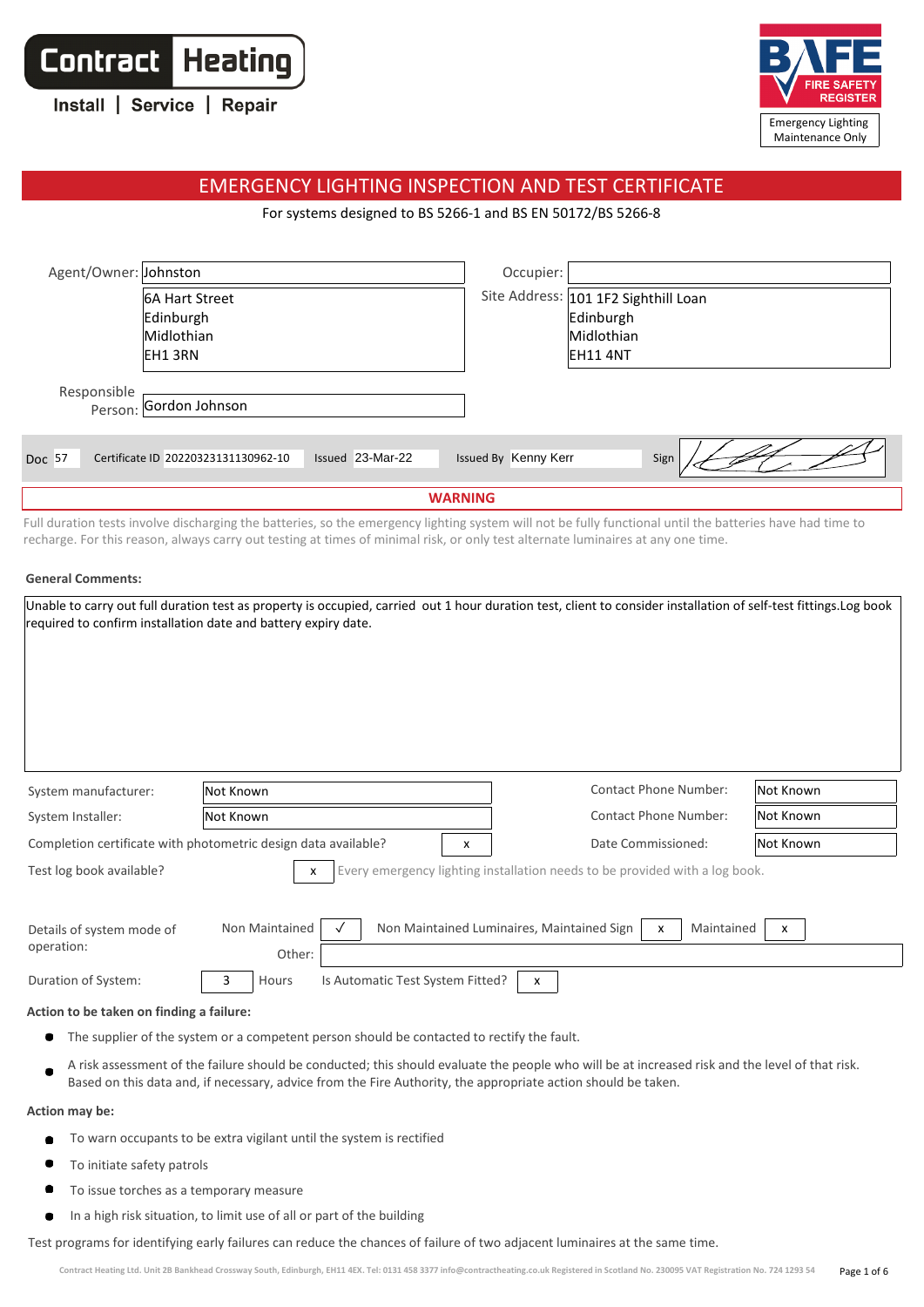| <b>Emergency Lighting Inventory List</b> |                 |                    |  |  |
|------------------------------------------|-----------------|--------------------|--|--|
| <b>Type</b>                              | <b>Location</b> | <b>Expiry Date</b> |  |  |
| <b>EML Manual</b>                        | Hall (Floor 1)  |                    |  |  |

| Deviations from standards |                                                                                                                                                                                                                                 |  |  |
|---------------------------|---------------------------------------------------------------------------------------------------------------------------------------------------------------------------------------------------------------------------------|--|--|
| Reference                 | <b>Details</b>                                                                                                                                                                                                                  |  |  |
| BS 5266 Annex J           | Every emergency lighting installation needs to be provided with a log book.                                                                                                                                                     |  |  |
| BS 5266 6.3               | Failure of individual emergency lighting luminaires should be minimized ensuring that Illumination from at least two luminaires or<br>emergency exit signs with a usable downward light element is visible in the escape route. |  |  |

### Details of additions or modifications to the system or the premises since original installation

**Addition or modification Date**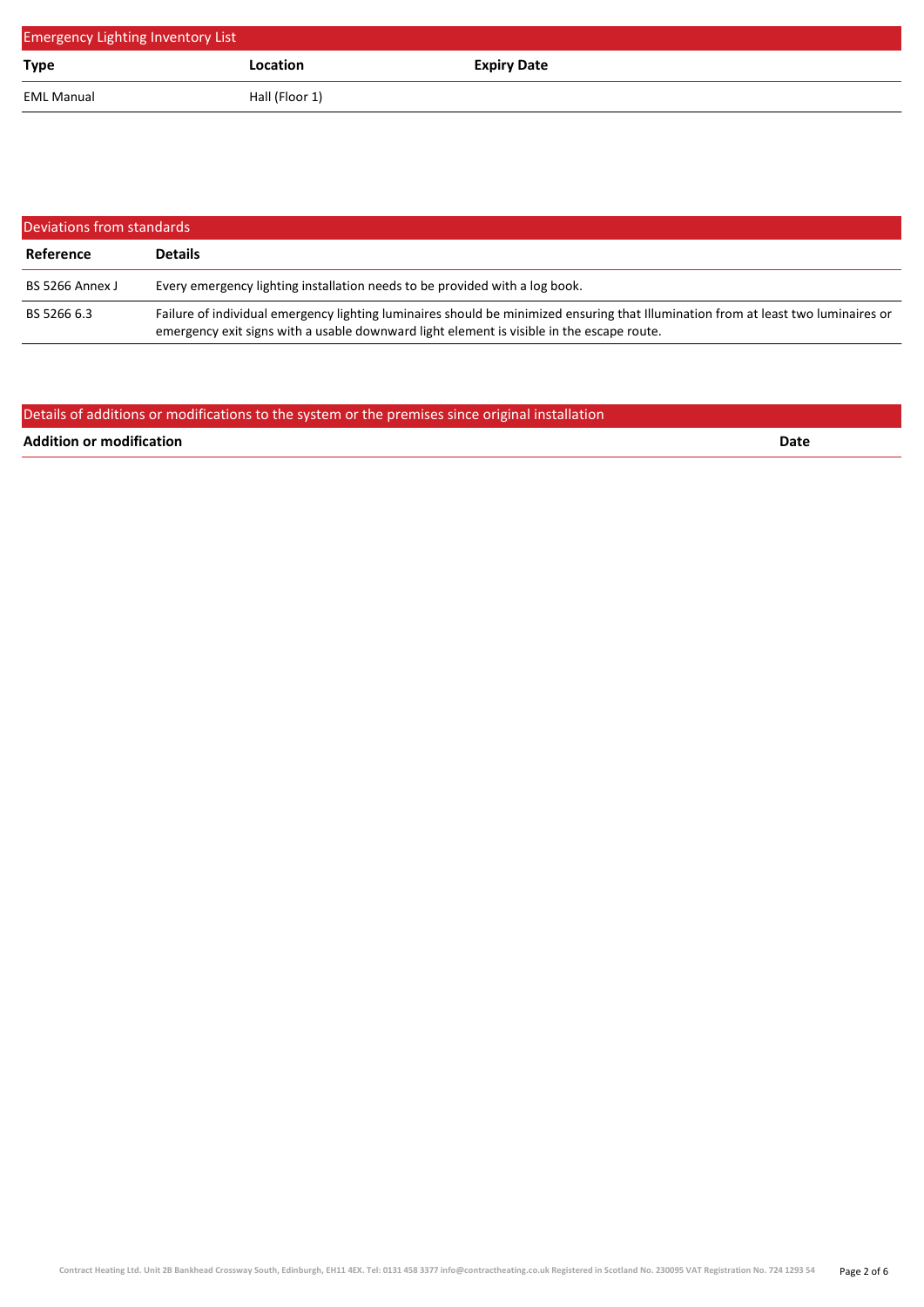### **IMAGES**



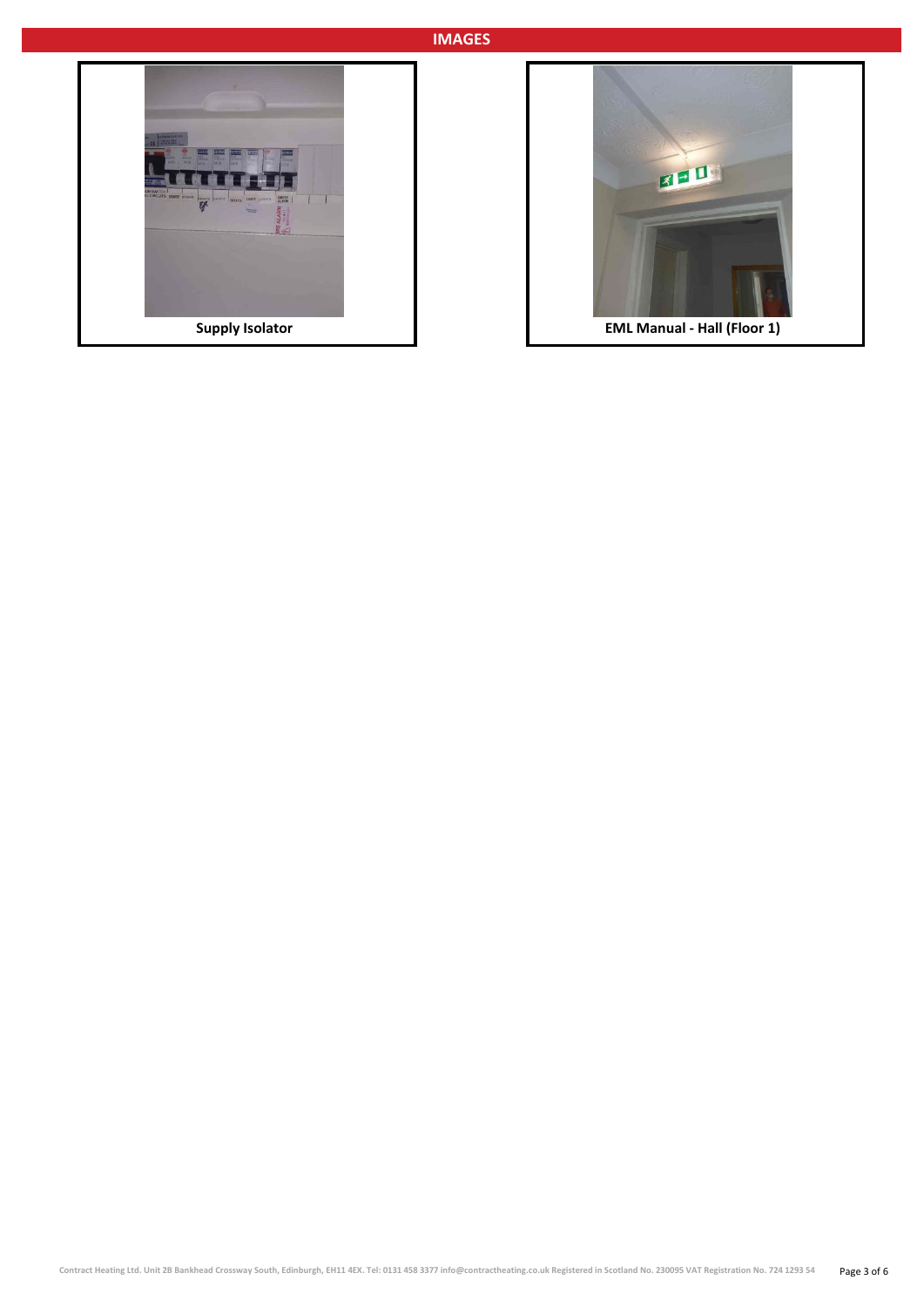## EMERGENCY LIGHTING INSPECTION AND TEST RECORD

| Site:        | 101 1F2 | Sighthill Loan                                                |                                                              | Sheet Number 1 |                                    |  |                                               |  |
|--------------|---------|---------------------------------------------------------------|--------------------------------------------------------------|----------------|------------------------------------|--|-----------------------------------------------|--|
| Test Types:  |         | $C =$ Commissioning and verification test                     |                                                              |                |                                    |  |                                               |  |
|              |         | M = Monthly test (see BS EN 50172:2004/BS 5266-8:2004, 7.2.3) |                                                              |                |                                    |  |                                               |  |
|              |         |                                                               | A = Annual test (see BS EN 50172:2004/BS 5266-8:2004, 7.2.4) |                |                                    |  |                                               |  |
| Date of test |         | Test type                                                     | Result-Test passed No action needed                          |                | Result-Test failed                 |  |                                               |  |
|              |         |                                                               |                                                              |                | Need for repair of system notified |  | Need for safeguarding of premises<br>notified |  |
|              |         |                                                               | Name                                                         |                | Name                               |  | Name                                          |  |
|              |         | $\mathsf C$                                                   |                                                              |                |                                    |  |                                               |  |
|              |         | M - 1st Month                                                 |                                                              |                |                                    |  |                                               |  |
|              |         | M - 2nd Month                                                 |                                                              |                |                                    |  |                                               |  |
|              |         | M - 3rd Month                                                 |                                                              |                |                                    |  |                                               |  |
|              |         | M - 4th Month                                                 |                                                              |                |                                    |  |                                               |  |
|              |         | M - 5th Month                                                 |                                                              |                |                                    |  |                                               |  |
|              |         | M - 6th Month                                                 |                                                              |                |                                    |  |                                               |  |
|              |         | M - 7th Month                                                 |                                                              |                |                                    |  |                                               |  |
|              |         | M - 8th Month                                                 |                                                              |                |                                    |  |                                               |  |
|              |         | M - 9th Month                                                 |                                                              |                |                                    |  |                                               |  |
|              |         | M - 10th Month                                                |                                                              |                |                                    |  |                                               |  |
|              |         | M - 11th Month                                                |                                                              |                |                                    |  |                                               |  |
|              |         | A - 1st Year                                                  |                                                              |                |                                    |  |                                               |  |
|              |         | M - 1st Month                                                 |                                                              |                |                                    |  |                                               |  |
|              |         | M - 2nd Month                                                 |                                                              |                |                                    |  |                                               |  |
|              |         | M - 3rd Month                                                 |                                                              |                |                                    |  |                                               |  |
|              |         | M - 4th Month                                                 |                                                              |                |                                    |  |                                               |  |
|              |         | M - 5th Month                                                 |                                                              |                |                                    |  |                                               |  |
|              |         | M - 6th Month                                                 |                                                              |                |                                    |  |                                               |  |
|              |         | M - 7th Month                                                 |                                                              |                |                                    |  |                                               |  |
|              |         | M - 8th Month                                                 |                                                              |                |                                    |  |                                               |  |
|              |         | M - 9th Month                                                 |                                                              |                |                                    |  |                                               |  |
|              |         | M - 10th Month                                                |                                                              |                |                                    |  |                                               |  |
|              |         | M - 11th Month                                                |                                                              |                |                                    |  |                                               |  |
|              |         | A - 2nd Year                                                  |                                                              |                |                                    |  |                                               |  |
|              |         | M - 1st Month                                                 |                                                              |                |                                    |  |                                               |  |
|              |         | M - 2nd Month                                                 |                                                              |                |                                    |  |                                               |  |
|              |         | M - 3rd Month                                                 |                                                              |                |                                    |  |                                               |  |
|              |         | M - 4th Month                                                 |                                                              |                |                                    |  |                                               |  |
|              |         | M - 5th Month                                                 |                                                              |                |                                    |  |                                               |  |
|              |         | M - 6th Month                                                 |                                                              |                |                                    |  |                                               |  |
|              |         | M - 7th Month                                                 |                                                              |                |                                    |  |                                               |  |
|              |         | M - 8th Month                                                 |                                                              |                |                                    |  |                                               |  |
|              |         | M - 9th Month                                                 |                                                              |                |                                    |  |                                               |  |
|              |         | M - 10th Month                                                |                                                              |                |                                    |  |                                               |  |
|              |         | M - 11th Month                                                |                                                              |                |                                    |  |                                               |  |
|              |         | A - 3rd Year                                                  |                                                              |                |                                    |  |                                               |  |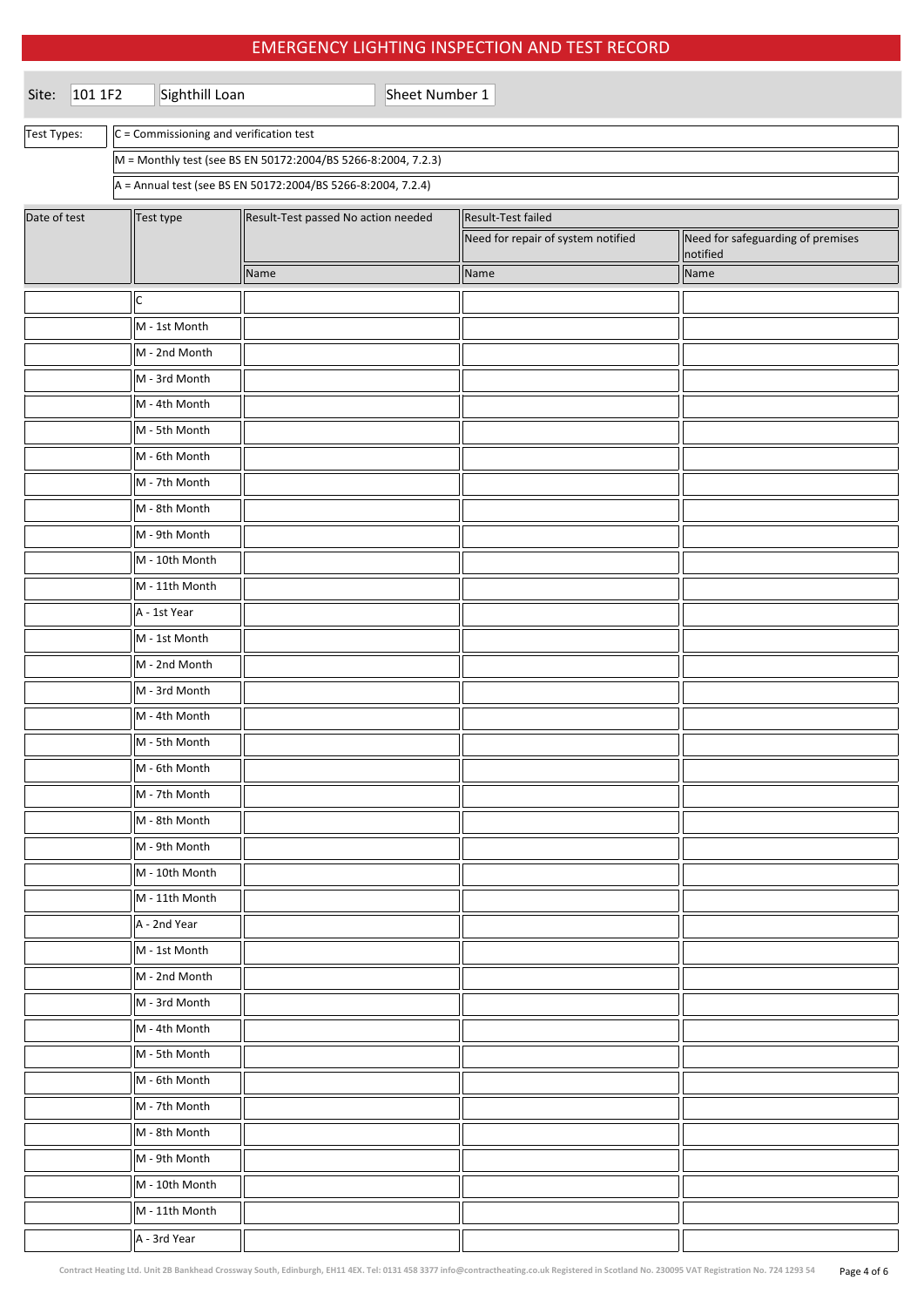# EMERGENCY LIGHTING FAULT ACTION TEST RECORD

| <b>Emergency Lighting Fault Action Record</b> |                                                                                     | Sheet number: 1                                                |                                                            |                       |  |                         |
|-----------------------------------------------|-------------------------------------------------------------------------------------|----------------------------------------------------------------|------------------------------------------------------------|-----------------------|--|-------------------------|
| <b>Contact references</b><br>Contact name     |                                                                                     | Phone number                                                   |                                                            |                       |  |                         |
| Equipment supplier:<br>Not Known              |                                                                                     | Not Known                                                      |                                                            | For replacement parts |  |                         |
|                                               | Maintenance engineer:<br>Competent person<br>Contract Heating Ltd.<br>0131 458 3377 |                                                                |                                                            |                       |  |                         |
| Responsible person:<br>Gordon Johnson         |                                                                                     |                                                                |                                                            | Site control          |  |                         |
| Date of failure                               |                                                                                     | Action taken to safeguard the premises (Details and signature) | Action taken to rectify the system (Details and signature) |                       |  | Date system<br>repaired |
|                                               |                                                                                     |                                                                |                                                            |                       |  |                         |
|                                               |                                                                                     |                                                                |                                                            |                       |  |                         |
|                                               |                                                                                     |                                                                |                                                            |                       |  |                         |
|                                               |                                                                                     |                                                                |                                                            |                       |  |                         |
|                                               |                                                                                     |                                                                |                                                            |                       |  |                         |
|                                               |                                                                                     |                                                                |                                                            |                       |  |                         |
|                                               |                                                                                     |                                                                |                                                            |                       |  |                         |
|                                               |                                                                                     |                                                                |                                                            |                       |  |                         |
|                                               |                                                                                     |                                                                |                                                            |                       |  |                         |
|                                               |                                                                                     |                                                                |                                                            |                       |  |                         |
|                                               |                                                                                     |                                                                |                                                            |                       |  |                         |
|                                               |                                                                                     |                                                                |                                                            |                       |  |                         |
|                                               |                                                                                     |                                                                |                                                            |                       |  |                         |
|                                               |                                                                                     |                                                                |                                                            |                       |  |                         |
|                                               |                                                                                     |                                                                |                                                            |                       |  |                         |
|                                               |                                                                                     |                                                                |                                                            |                       |  |                         |
|                                               |                                                                                     |                                                                |                                                            |                       |  |                         |
|                                               |                                                                                     |                                                                |                                                            |                       |  |                         |
|                                               |                                                                                     |                                                                |                                                            |                       |  | ור                      |
|                                               |                                                                                     |                                                                |                                                            |                       |  |                         |
|                                               |                                                                                     |                                                                |                                                            |                       |  |                         |
|                                               |                                                                                     |                                                                |                                                            |                       |  |                         |
|                                               |                                                                                     |                                                                |                                                            |                       |  |                         |
|                                               |                                                                                     |                                                                |                                                            |                       |  |                         |
|                                               |                                                                                     |                                                                |                                                            |                       |  |                         |
|                                               |                                                                                     |                                                                |                                                            |                       |  |                         |
|                                               |                                                                                     |                                                                |                                                            |                       |  |                         |
|                                               |                                                                                     |                                                                |                                                            |                       |  |                         |
|                                               |                                                                                     |                                                                |                                                            |                       |  |                         |
|                                               |                                                                                     |                                                                |                                                            |                       |  |                         |
|                                               |                                                                                     |                                                                |                                                            |                       |  |                         |
|                                               |                                                                                     |                                                                |                                                            |                       |  |                         |
|                                               |                                                                                     |                                                                |                                                            |                       |  |                         |
|                                               |                                                                                     |                                                                |                                                            |                       |  |                         |
|                                               |                                                                                     |                                                                |                                                            |                       |  |                         |